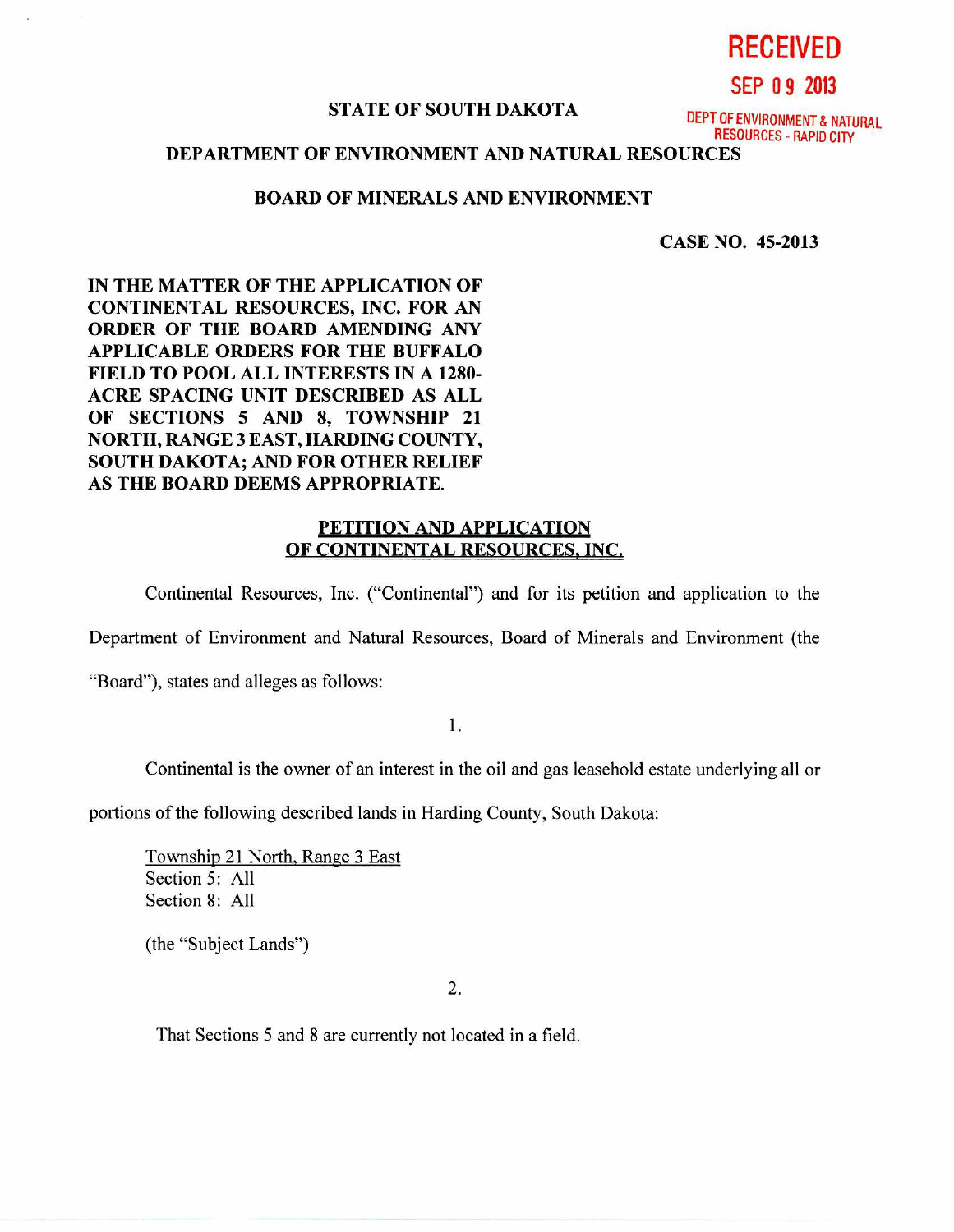That by petition filed by Continental requesting inclusion of Sections 5 and 8 within the boundaries of the Buffalo Field and requesting to establish Sections 5 and 8 as a 1280-acre spacing unit, it is anticipated that an order will be issued by the Board establishing said spacing unit in the Buffalo Field.

4.

That Continental hereby requests the Board authorize Continental to drill, equip and operate the Glenn 41-5H well as a horizontal well in the "B" Zone of the Red River pool in the Buffalo Field within the Subject Lands.

5.

That there are both separately owned tracts and separately owned interests in the spacing unit comprised of the Subject Lands.

6.

That a voluntary pooling of the Subject Lands has not been accomplished.

7.

That Section 45-9-31 of the South Dakota Codified Laws provides as follows:

**45-9-31. Order pooling all interests in spacing unit-- Application by interested person--Notice and hearing--Terms and conditions.** In the absence of voluntary pooling, the Board of Minerals and Environment or the secretary, as applicable, upon the application of any interested person, shall enter an order pooling all interests in the spacing unit for the development and operation of the spacing unit, and for the sharing of production from the spacing unit. Each such pooling order shall be made after notice and opportunity for hearing, and shall be upon terms and conditions that are just and reasonable, and that afford to the owner of each tract or interest in the spacing unit the opportunity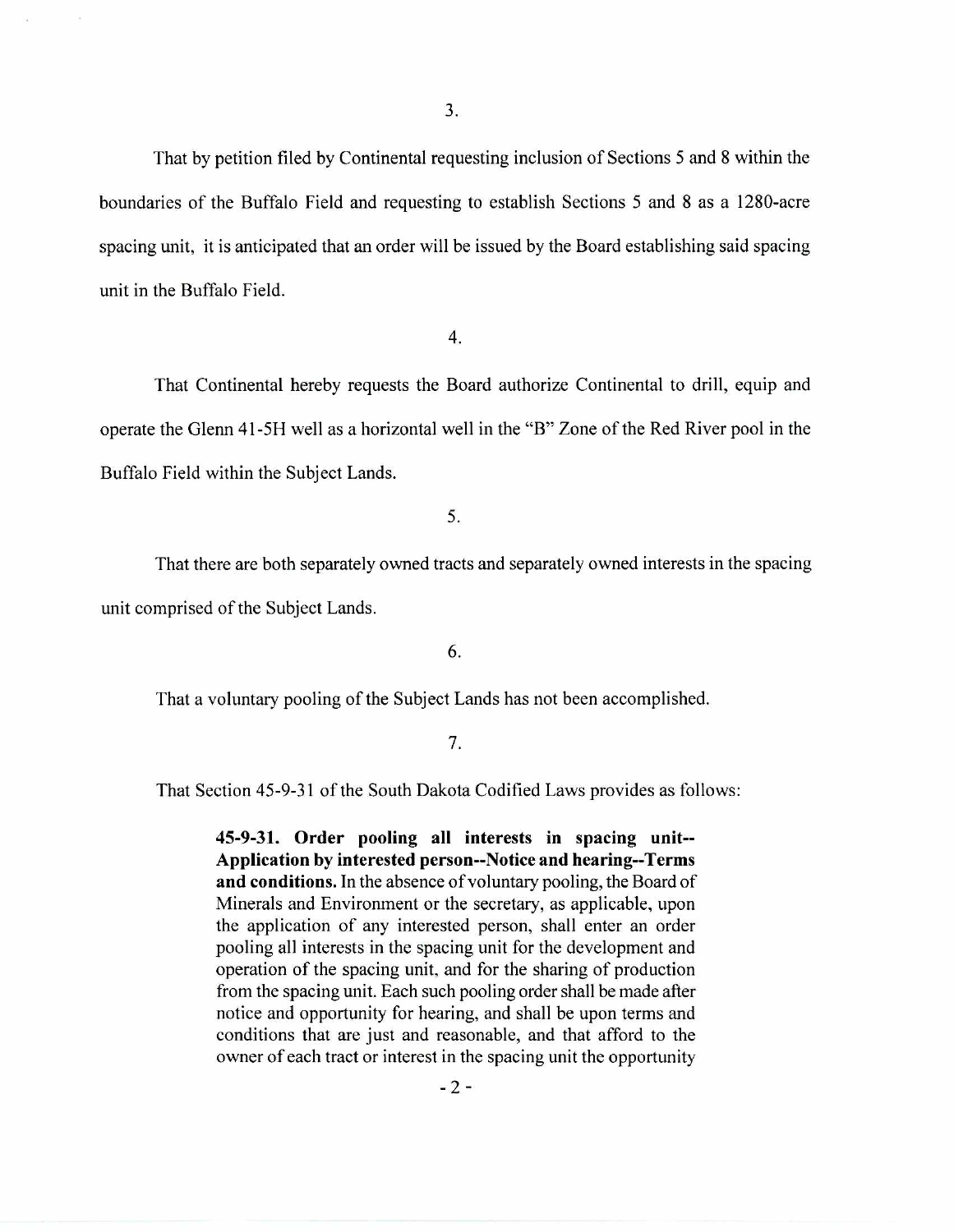to recover or receive without unnecessary expense, his or her just and equitable share.

### 8.

That Section 45-9-32 of the South Dakota Codified Laws provides as follows:

**45-9-32. Order of Board of Minerals and Environment pooling all interests in spacing unit--Operation of well--Rights of owners to participate--Payment of expenses.** Each such pooling order shall authorize the drilling, equipping, and operation of a well on the spacing unit; shall provide who may drill and operate the well; shall prescribe the time and manner in which all the owners in the spacing unit may elect to participate therein; and shall make provision for payment by all those who elect to participate therein of the reasonable actual cost thereof, plus a reasonable charge for supervision and interest.

#### 9.

Continental respectfully requests that the Board enter an order to pool all interests in a

1280-acre spacing unit for the Buffalo Field described as the Subject Lands.

10.

In Continental's opinion, pooling the Subject Lands will increase the ultimate recovery of

the pool, prevent waste, prevent the drilling of unnecessary wells and protect correlative rights.

WHEREFORE, Continental respectfully requests that notice of this matter be provided as

required by South Dakota laws and that thereafter the Board of Minerals and Environment enter its order granting the relief requested herein.